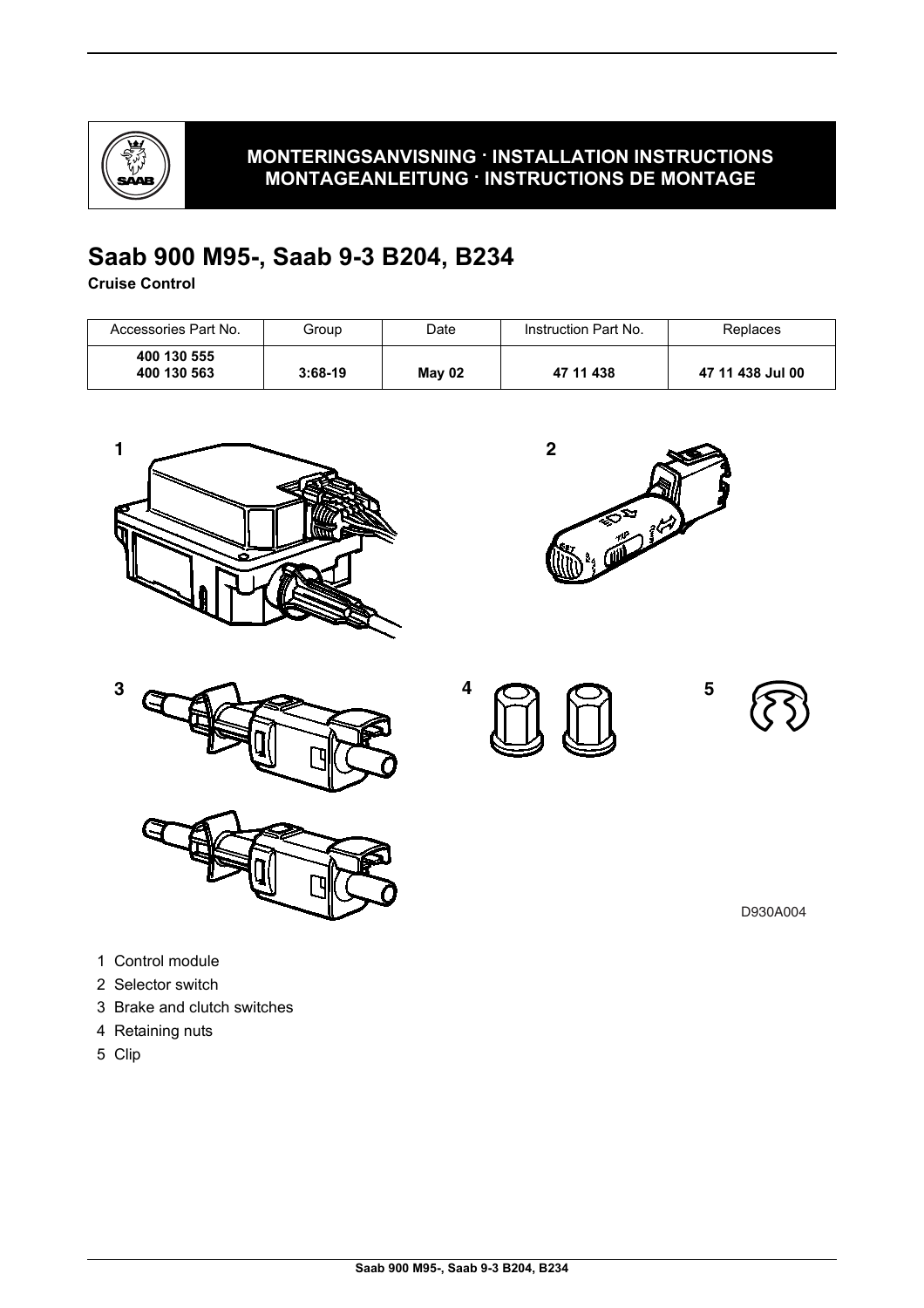

- 1 Loosen the air silencer (resonator) and move it aside. Mind the O-ring! (4-cyl)
- 2 Hold the Cruise Control unit in your hand and insert the cable under the crankcase ventilation hoses behind the dipstick pipe and along the throttle body lever (4-cyl).

For 6-cylinder engines, run the Cruise Control cable in front of the bulkhead.

3 Detach the throttle cable from the lever and connect the Cruise Control unit cable to the lever notch second from the top, see Fig.

## **Important**

Insert the cable stop until it bottoms in the lever notch (a click sound should be audible).

- 4 Secure the cable sheathing to the bracket with the clip and connect the throttle cable to the uppermost lever notch. Secure the cables with cable ties in front of the throttle body (4-cyl) or to the wiring in front of the bulkhead (6-cyl).
- 5 Fit the Cruise Control unit.
- 6 Detach the wiring harness provision from the bulkhead and plug the 10-pin connector into the Cruise Control unit.
- 7 Fit the air silencer (resonator). Note the position and condition of the O-ring.